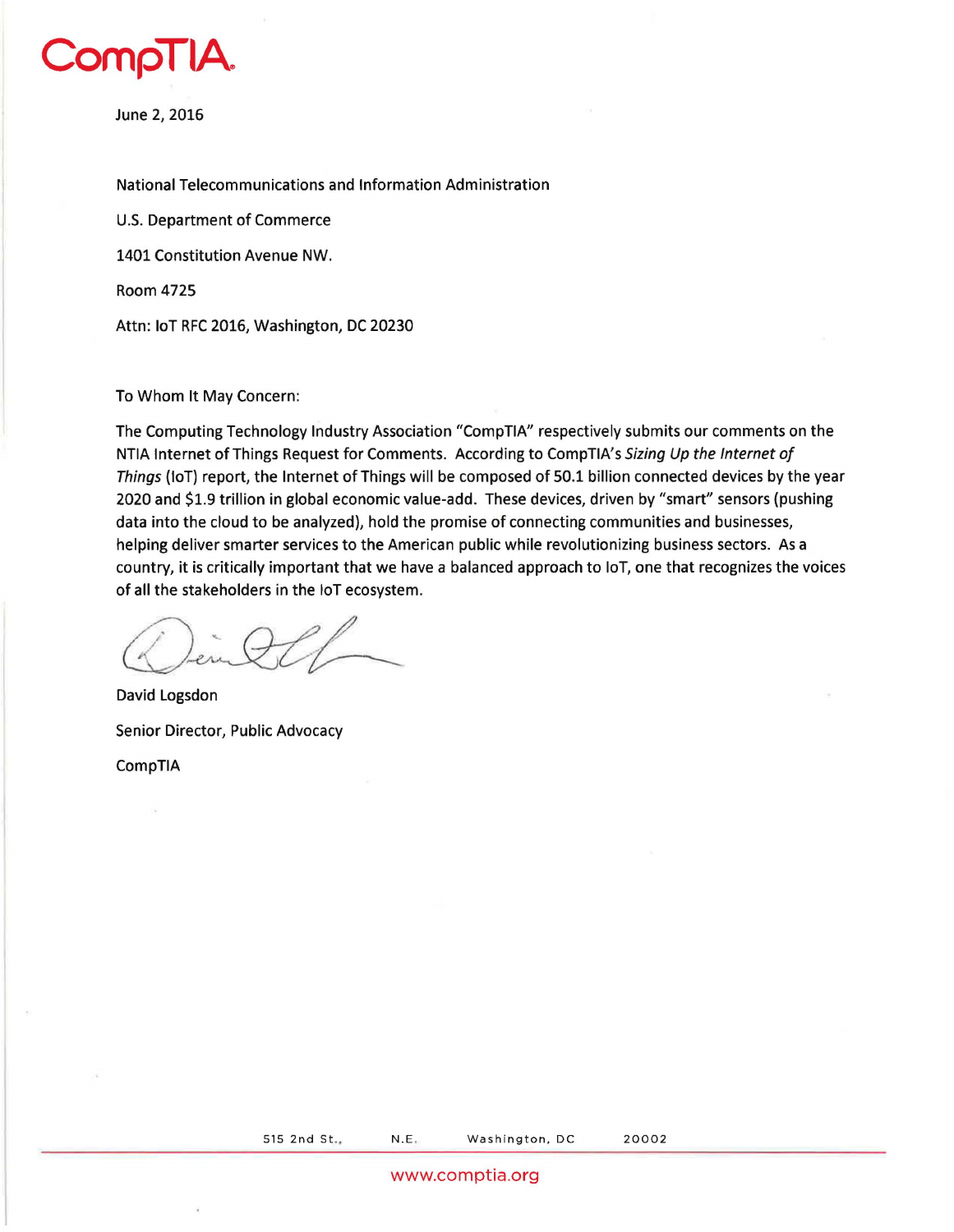# CompTIA.

#### **CompTIA Submission for the NTIA IOT Request for Comments General:**

**1**. Are the challenges and opportunities arising from IoT similar to those that governments and societies have previously addressed with existing technologies, or are they different, and if so, how? **The difference is based on the immense number of stakeholders involved in IoT. Each stakeholder brings unique capabilities to the marketplace which brings its own set of challenges and opportunities.**

a. What are the novel technological challenges presented by IoT relative to existing technological infrastructure and devices, if any? What makes them novel? **To date, most sensored based communication has been siloed. What makes IoT potentially unique is the ability of sensors to communicate across a wide variety of verticals.**

b. What are the novel policy challenges presented by IoT relative to existing technology policy issues, if any? Why are they novel? Can existing policies and policy approaches address these new challenges, and if not, why? **The existing policies and policy approaches are good placeholders for now. We must get a better understanding of the IoT ecosystem and ensure that collectively those stakeholders enhance the policies and policy approaches.**

c. What are the most significant new opportunities and/or benefits created by IoT, be they technological, policy, or economic?

**By making things connected that otherwise would not be, IoT drives the potential for efficient economies and citizen facing services. IoT is about connecting the urban to the rural and vice versa. The phenomena of IoT will help accelerate city leadership to identify current technological capabilities and potential gaps. The analysis will also help identify areas where are needs for workforce training and certification.**

**2.** The term ''Internet of Things'' and related concepts have been defined by multiple organizations, including parts of the U.S. Government such as NIST and the FTC, through policy briefs and reference architectures.

8 What definition(s) should we use in examining the IoT landscape and why? **An ecosystem of connected devices that enables the unsiloing and smartification of communication. IoT drives the potential for efficient economies and citizen facing services.** What is at stake in the differences between definitions of IoT? What are the strengths and limitations, if any, associated with these definitions?

**4.** Are there ways to divide or classify the IoT landscape to improve the precision with which public policy issues are discussed? If so, what are they, and what are the benefits or limitations of using such classifications? Examples of possible classifications of IoT could include: Consumer vs. industrial; public vs. private; device-to device vs. human interfacing. **Consumer vs. Industrial with the realization that the classifications will have cross cutting issues.**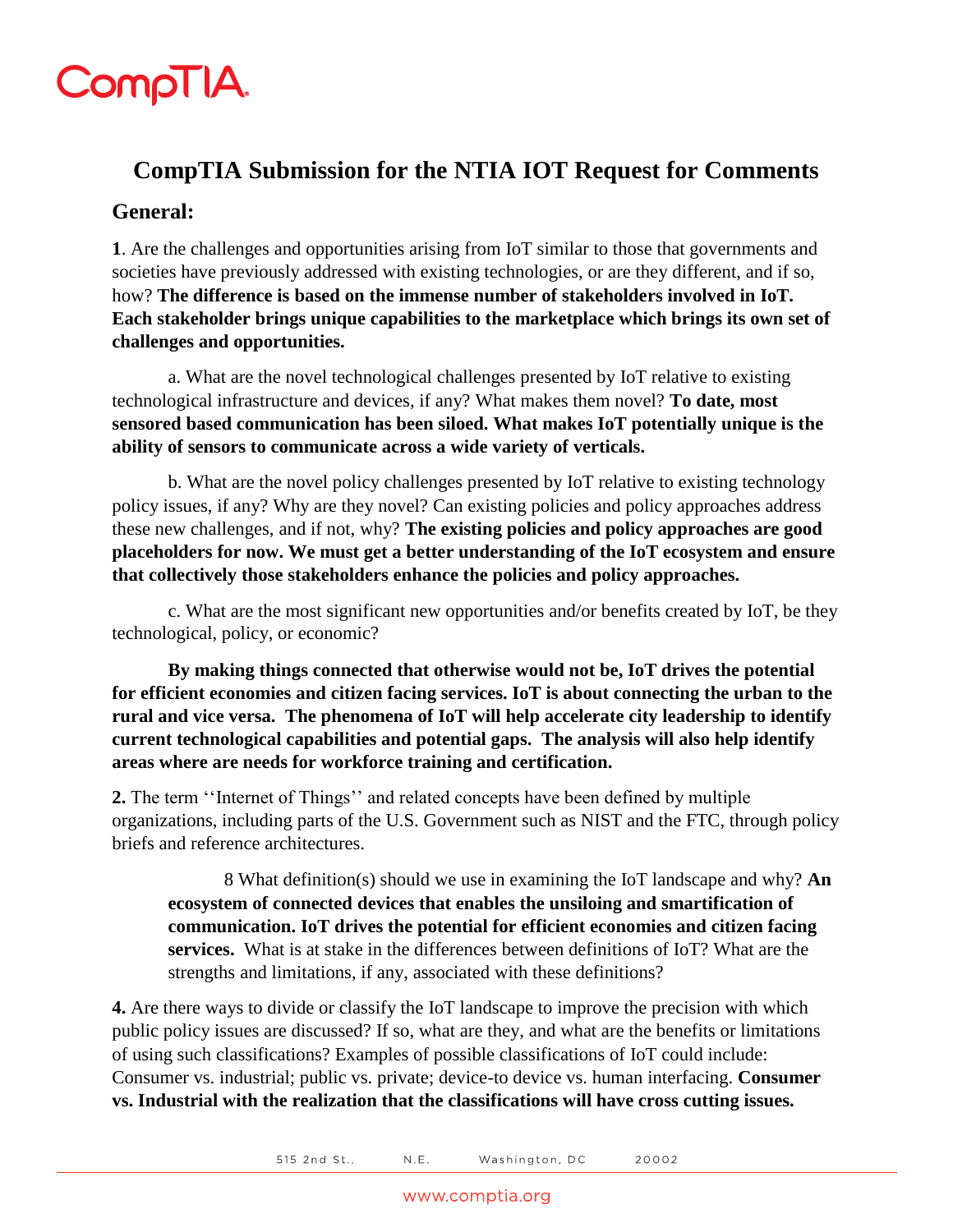

**6.** What technological issues may hinder the development of IoT, if any?

a. Examples of possible technical issues could include:

- i. Interoperability
- ii. Insufficient/contradictory/proprietary standards/platforms
- iii. Spectrum availability and potential congestion/interference

**As the Internet of Things continues to grow in the coming years, the demand for more wireless spectrum to carry the transmissions from these billions, if not trillions, of devices, will grow as well. Demand for more spectrum isn't just coming from IoT devices, however, but from increased wireless traffic as well. To prepare for this increased demand, the government must make as much spectrum as possible available for both licensed and unlicensed use without technology-specific restrictions on its use.** 

**According to projections from both Cisco and Ericcson, mobile and IoT traffic will continue to grow by leaps and bounds in the coming years. Cisco projects that mobile data usage will increase nearly sevenfold in the U.S. from 2014 to 2019,<sup>1</sup> while Ericcson projects usage in 2019 will be five times that in 2014.<sup>2</sup> Ericcson also projects that there will be more IoT connections than mobile connections worldwide as soon as 2018 and make up 57% of connections by 2021.<sup>3</sup> While some of these IoT connections will use licensed spectrum, Ericcson projects that in 2021, more than 90% of IoT connections will use unlicensed spectrum.<sup>4</sup> However, they also project that licensed spectrum's importance to IoT will start to increase in 2020 and continue to grow as 5G networks are deployed. <sup>5</sup>**

**This massive increase in both mobile and IoT connections will necessitate a significant increase in the amount of available licensed and unlicensed spectrum available for IoT use. While a number of efforts are underway to increase the amount of available spectrum, such as the FCC's incentive auction and 3.5 GHz proceeding, among others, Congress, the FCC, NTIA, and other federal agencies must continue to work together to make more spectrum available. Passing legislation such as Senator Thune's MOBILE NOW Act (S.2555),<sup>6</sup> which passed the Senate Commerce Committee unanimously in March, would be a great first step, but even more work needs to be done. The federal government remains the largest** 

<sup>2</sup> Ericsson, North America Ericsson Mobility Report Appendix, at 5 (Nov. 2014),

 $\overline{\phantom{a}}$ 

<sup>&</sup>lt;sup>1</sup> Cisco, Cisco Visual Networking Index: Global Mobile Data Traffic Forecast Update 2014-2019, at 36 (Feb. 3, 2015) [http://www.cisco.com/c/en/us/solutions/collateral/service-provider/visual-networking-index-](http://www.cisco.com/c/en/us/solutions/collateral/service-provider/visual-networking-index-vni/white_paper_c11-520862.pdf)

[vni/white\\_paper\\_c11-520862.pdf](http://www.cisco.com/c/en/us/solutions/collateral/service-provider/visual-networking-index-vni/white_paper_c11-520862.pdf) ("Cisco 2015 Mobile Data Forecast").

[http://www.ericsson.com/res/docs/2014/emr-november2014-regional-appendices-rnam.pdf.](http://www.ericsson.com/res/docs/2014/emr-november2014-regional-appendices-rnam.pdf) <sup>3</sup> Ericcsson Mobility Report: On the Pulse of the Networked Society, at 10 (June 2016),

[http://www.ericsson.com/res/docs/2016/ericsson-mobility-report-2016.pdf.](http://www.ericsson.com/res/docs/2016/ericsson-mobility-report-2016.pdf)

<sup>4</sup> *Id*.

<sup>5</sup> *Id.* at 11.

 $6$  MOBILE NOW Act, S.2555, 114<sup>th</sup> Cong. (2016).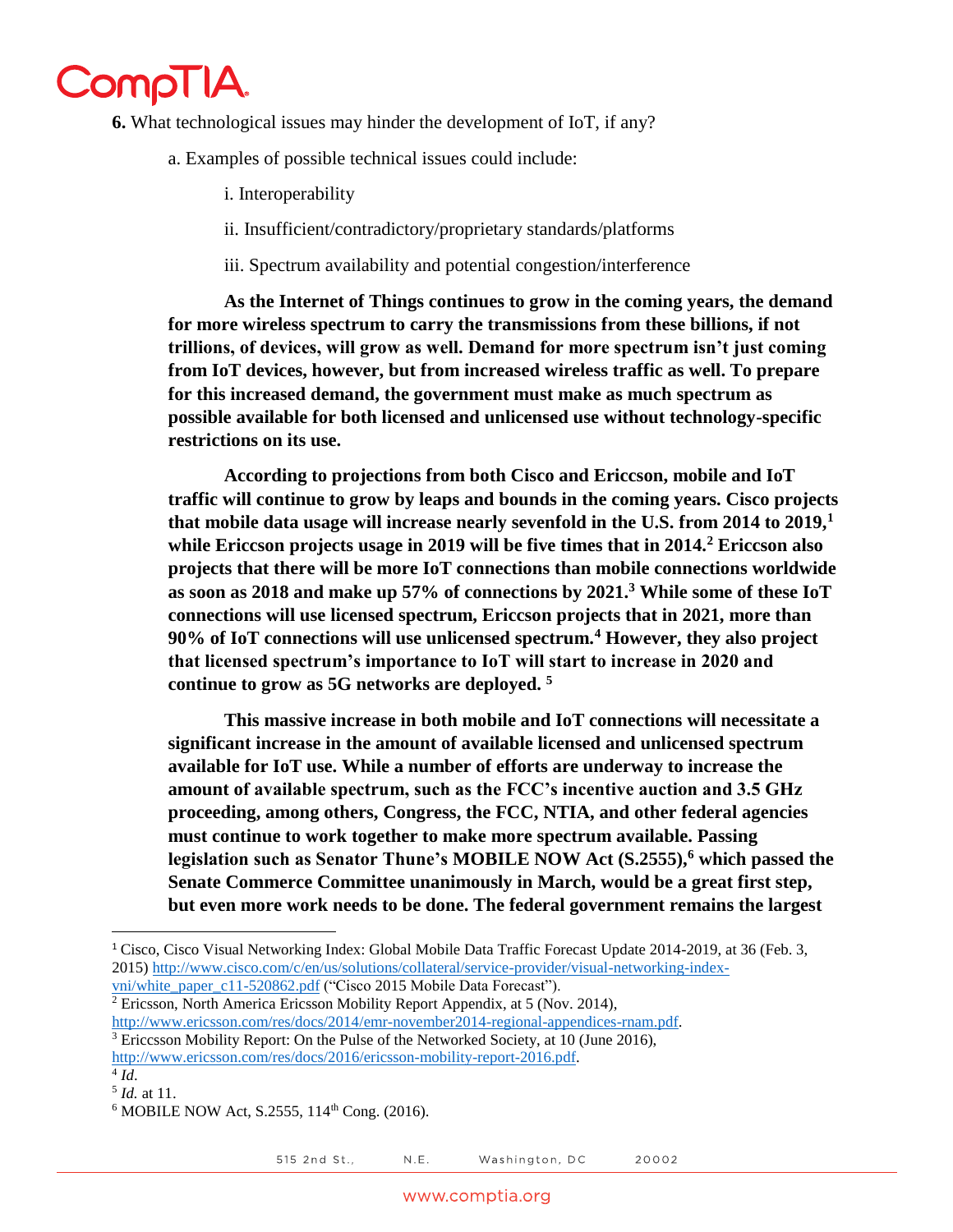

**holder of wireless spectrum, and legislation is needed to incentivize agencies to move off of or share their spectrum.** 

**Any new spectrum made available should not be allocated for a specific use, and should instead remain flexible-use spectrum. In such a quickly-evolving industry as IoT, putting technology-specific limitations on bands of spectrum could hinder innovation. Instead, any new spectrum made available should not specifically be dedicated to IoT or mobile use, but should be available for any use. Such a technology-neutral approach will better accommodate new technologies and changing markets.** 

b. What can the government do, if anything, to help mitigate these technical issues? Where may government/private sector partnership be beneficial? **Most IoT growth will initially be in the urban/city environment. It is important that private industry and city leaders work together to develop a comprehensive understanding of current capabilities and potential gaps.**

**8.** How will IoT place demands on existing infrastructure architectures, business models, or stability? **IoT, by its very nature, is a digital disruptor. To fully realize the potential benefits of IoT, the infrastructure end user community must ensure the modernization of both the urban and rural infrastructure.**

**9.** Are there ways to prepare for or minimize IoT disruptions in these infrastructures? How are these infrastructures planning and evolving to meet the demands of IoT? I would reference one of our previous responses. **It is essential that we have ubiquitous, resilient broadband coverage**.

**11.** Should the government quantify and measure the IoT sector? If so, how? **Government should request that the IoT ecosystem is quantified and measured but leave it up to private industry to do so.**

a. As devices manufactured or sold (in value or volume)? **Yes**

b. As industrial/manufacturing components? **Yes**

c. As part of the digital economy? i. In providing services ii. In the commerce of digital goods **Yes**

d. In enabling more advanced manufacturing and supply chains? **Yes**

e. What other metrics would be useful, if any? What new data collection tools might be necessary, if any? **By the growth in cloud and data service platforms that are directly tied to the IoT ecosystem.** 

**13.** What impact will the proliferation of IoT have on industrial practices, for example, advanced manufacturing, supply chains, or agriculture? **Once IoT is fully ingrained into the industrial practices, end users will be able to measure success by tracking efficiencies.**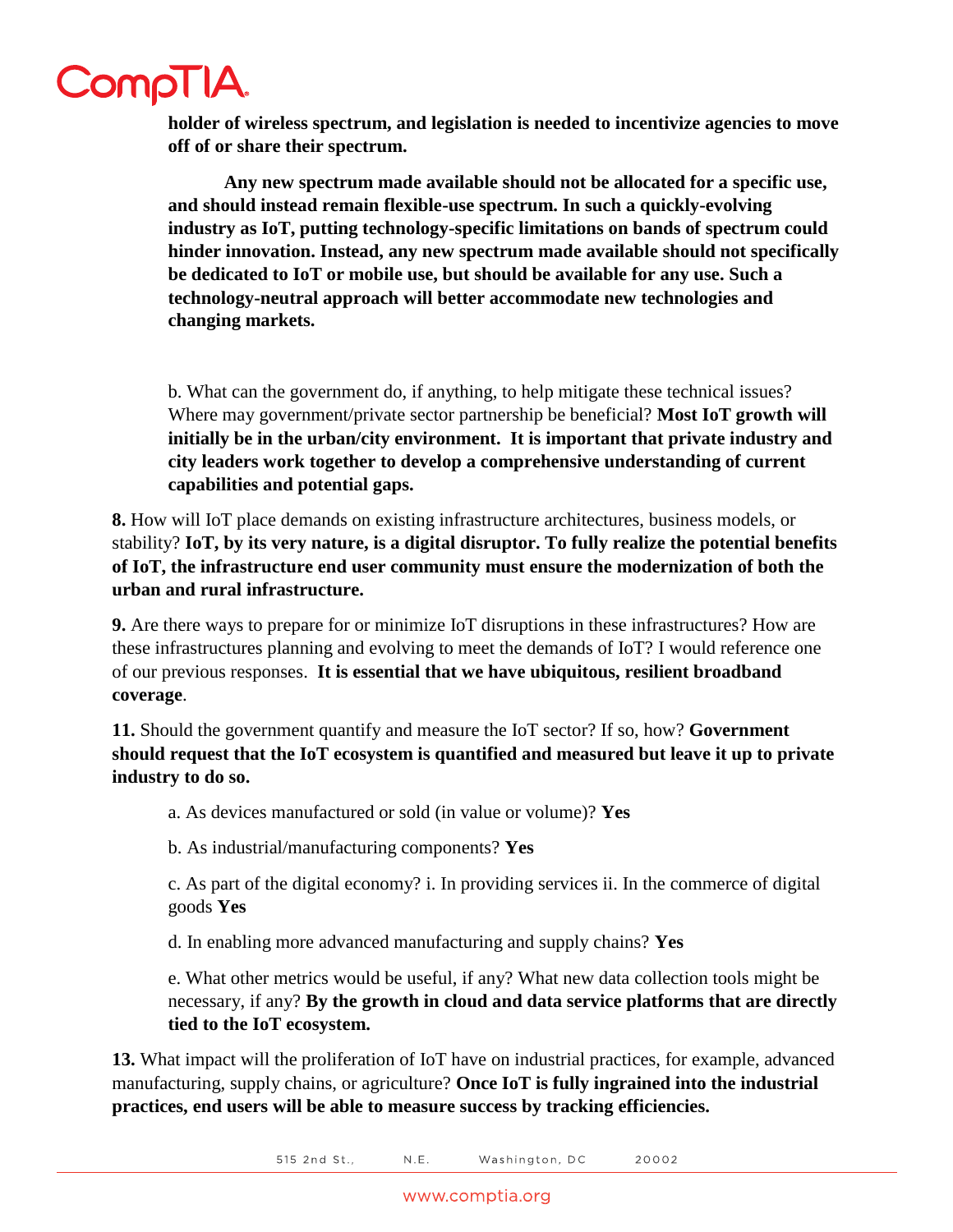# CompTIA.

 $\overline{a}$ 

b. What will be the challenges, if any? **One of the challenges, in the agriculture community in particular, will be data governance.**

**14.** What impact (positive or negative) might the growth of IoT have on the U.S. workforce? **Exponential growth in the data analytics, cloud services, and cyber marketplaces.**

**16.** How should the government address or respond to cybersecurity concerns about IoT?

c. What role or actions should the Department of Commerce and, more generally, the federal government take regarding policies, rules, and/or standards with regards to IoT cybersecurity, if any? **It is always prudent to consider additional research in regards to IoT security. Therefore, the federal government must consider investing in more research and development funding focused on IoT security.**

**17.** How should the government address or respond to privacy concerns about IoT?

**The growth of the IoT brings with it significant concerns about both consumer privacy and security considering the vast amount of information these newly-connected devices will collect and transmit. However, we believe there are already mechanisms in place to appropriately regulate the industry, and thus we agree with the FTC's conclusion in their 2015 IoT Report that "there is great potential for innovation in this area, and that IoTspecific legislation at this stage would be premature."<sup>7</sup> The IoT is evolving so quickly and unpredictably that any industry-specific legislation could have unintended consequences that hamper the growth of this still-nascent industry.**

**The FTC has been the chief regulator for privacy and data security for decades, and their approach has been to use their authority under Section 5 of the FTC Act to encourage companies to implement strong privacy and data security practices. This framework is the ideal way to regulate the IOT, as the FTC's technology-neutral case-by-case approach has proven an effective way to ensure companies implement strong data security and privacy protections without stifling innovation. Relying on Section 5's "unfair or deceptive practices" clause and providing guidance through enforcement, the FTC's approach allows it to adjust its enforcement approach as technology evolves and industry best practices change.**

**Our member companies take privacy and data security protections very seriously, and design their products with these considerations in mind. We agree with the FTC's recommendation that "companies should build security into their devices at the outset, rather than as an afterthought,"<sup>8</sup> by implementing a security by design process. Further,** 

<sup>7</sup> Federal Trade Commission, Internet of Things: Privacy & Security in a Connected World at vii (2015), [https://www.ftc.gov/system/files/documents/reports/federal-trade-commission-staff-report-november-2013](https://www.ftc.gov/system/files/documents/reports/federal-trade-commission-staff-report-november-2013-workshop-entitled-internet-things-privacy/150127iotrpt.pdf) [workshop-entitled-internet-things-privacy/150127iotrpt.pdf](https://www.ftc.gov/system/files/documents/reports/federal-trade-commission-staff-report-november-2013-workshop-entitled-internet-things-privacy/150127iotrpt.pdf) (2015 FTC IoT Report). 8 *Id.* at 3.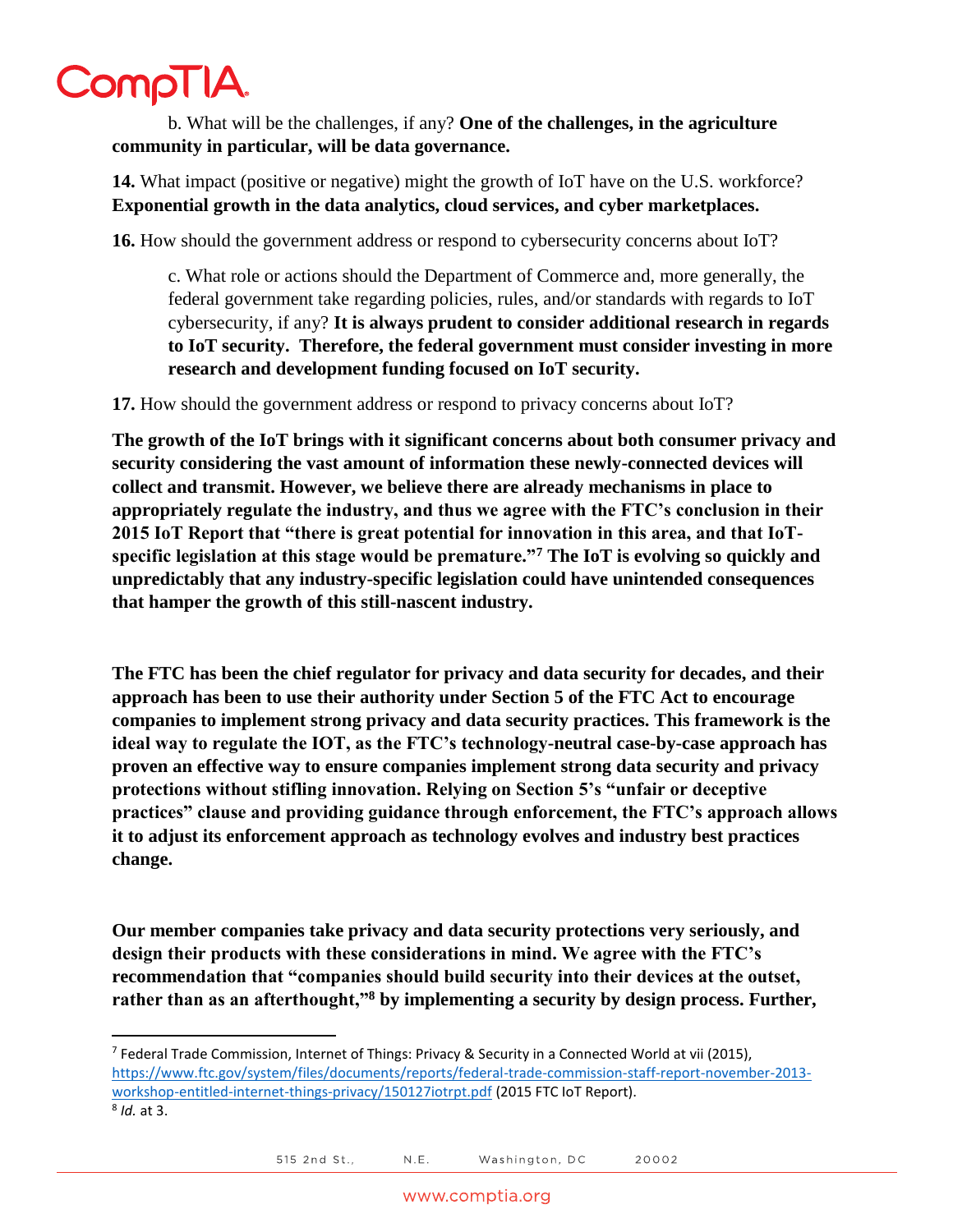### CompTIA.

 $\overline{\phantom{a}}$ 

**the FTC's 2012 Privacy Report recommended industry best practices for protecting the privacy of consumer data.<sup>9</sup> Companies should follow the FTC's guidance on both security by design and privacy best practices in designing their products to protect their customers' information, or else they could find themselves in violation of Section 5 and bereft of their customers' trust.**

**In these early stages of the IoT, the only IoT-specific legislation necessary are bills like the DIGIT Act (S.2607) which would convene a working group of stakeholders to make recommendations to Congress on issues such as privacy and security for the IoT. Additionally, we have long-advocated for the passage of a federal data breach notification standard, and we believe the need for such a standard is even more pressing as the IoT grows. Otherwise, industry self-regulation and the FTC's Section 5 authority will sufficiently protect customer privacy and security without the risk of stifling innovation through prescriptive, industry-specific rules.** 

**19.** In what ways could IoT affect and be affected by questions of economic equity?

a. In what ways could IoT potentially help disadvantaged communities or groups? Rural communities? **It will be about the effectiveness of citizen facing services, particularly in the urban environment. Each city will have to launch an advocacy campaign to ensure that disadvantaged communities are aware of the citizen facing services available to them. In rural communities, access to IoT services could conceivably launch a new segment of entrepreneurs that bring about the "blue revolution".**

b. In what ways might IoT create obstacles for these communities or groups? **We must make sure, as a nation, that we have ubiquitous broadband coverage so that disadvantaged and rural communities can benefit from the IoT ecosystem.**

d. What role, if any, should the government play in ensuring that the positive impacts of IoT reach all Americans and keep the negatives from disproportionately impacting disadvantaged communities or groups? **In order for our nation to realize the full potential of IoT, we must create a national strategy for broadband (co-lead by a rural based agency and an urban based agency), we must make broadband accessibility a NATIONAL SECURITY PEROGATIVE. Again, it is essential to have uninterrupted, ubiquitous coverage.**

<sup>9</sup> Federal Trade Commission, Protecting Consumer Privacy in an Era of Rapid Change: Recommendations for Businesses and Policymakers at (2012)[, https://www.ftc.gov/sites/default/files/documents/reports/federal-trade](https://www.ftc.gov/sites/default/files/documents/reports/federal-trade-commission-report-protecting-consumer-privacy-era-rapid-change-recommendations/120326privacyreport.pdf)[commission-report-protecting-consumer-privacy-era-rapid-change-recommendations/120326privacyreport.pdf](https://www.ftc.gov/sites/default/files/documents/reports/federal-trade-commission-report-protecting-consumer-privacy-era-rapid-change-recommendations/120326privacyreport.pdf) (2012 FTC Privacy Report).